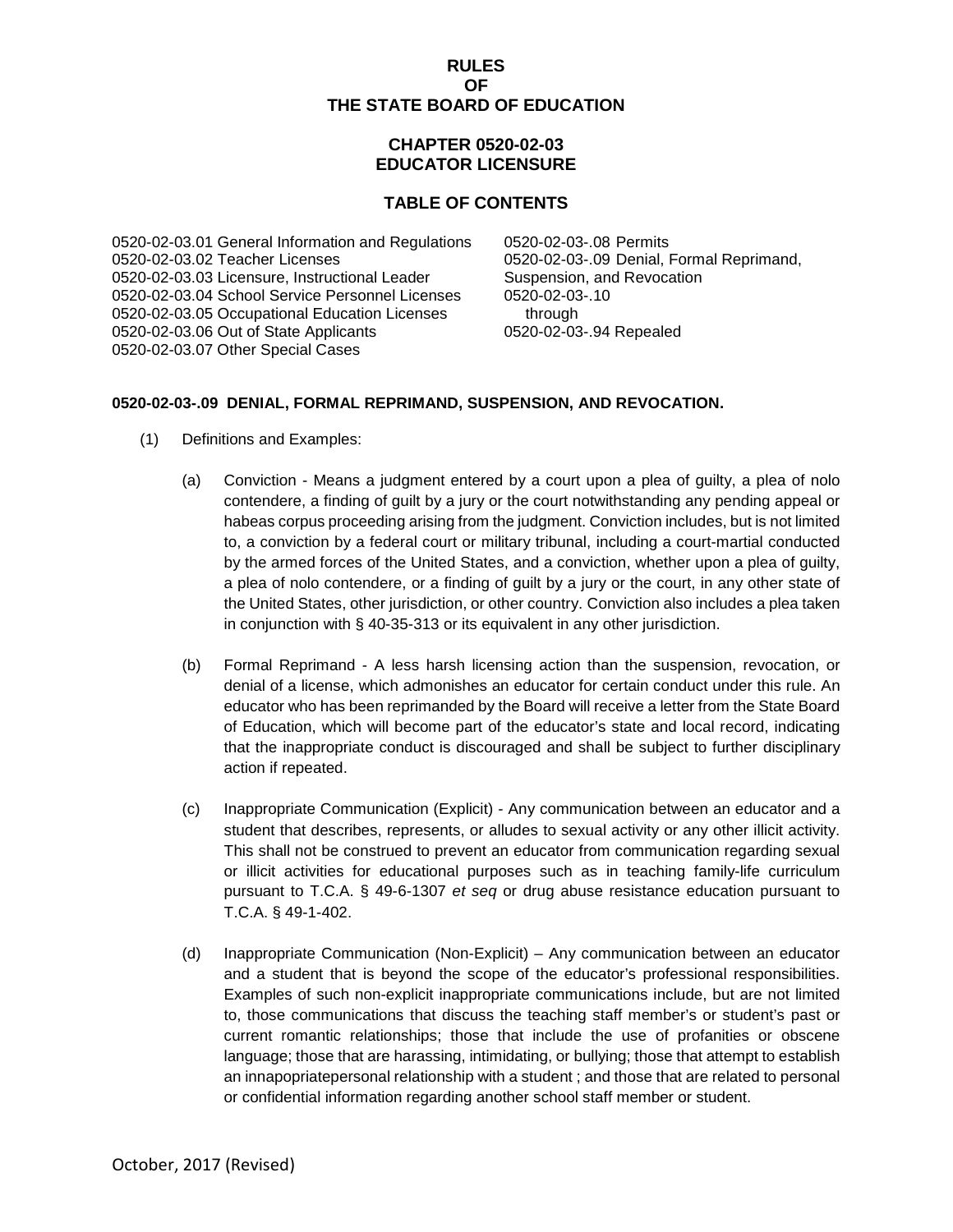- (e) Inappropriate Physical Contact Unlawful, unnecessary, and unjustified physical contact with a student. Examples of such unnecessary and unjustified contact include, but are not limited to, sexual contact, physical altercations, horseplay, tickling, improper use of corporal punishment, and rough housing.
- (f) Inappropriate Physical Contact With Harm Inappropriate physical contact as described in subparagraph (e) above that results in physical or mental harm or the potential of physical or mental harm to a student.
- (g) Major Testing Breach A breach of test security that results in nullification of test scores, as determined by the Department of Education.
- (h) Minor Testing Breach A breach of test security that does not result in nullification of any test scores, as determined by the Department of Education.
- (i) Negligence Failure to exercise the care toward others that a reasonable or prudent person would exercise under the circumstances or taking action that a reasonable person would not.
- (j) Official School Business Any activity undertaken by an educator in an official capacity and in connection with the educator's employment. Examples include, but are not limited to, conferences, professional development, trainings, and seminars.
- (k) Other Good Cause Conduct that calls into question the fitness of an educator to hold a license including, but not limited to, noncompliance with security guidelines for Tennessee Comprehensive Assessment Program (TCAP) or successor tests pursuant to T.C.A. § 49- 1-607, failure to report as required under paragraph (2), or violation of any provision in the Teacher Code of Ethics as contained in T.C.A. § 49-5-1001, *et seq*.
- (l) Permanent Revocation The nullification of an educator's license without eligibility for future reinstatement.
- (m) School Premises Any real property and/or land owned, leased, managed, controlled, or under the custody of a state or local education agency, school system, or school.
- (n) School Property Any property owned, leased, managed, controlled, or under the custody of a state or local education agency, school system, or school.
- (o) School Related Activity Any activity in which a student participates, including but not limited to classes, meetings, extracurricular activities, clubs, athletics, and field trips, sponsored by the school, state educational agency, or local educational agency.
- (p) Suspension The nullification of an educator's license for a predetermined term, after which the license is automatically reinstated. Reinstatement may be subject to the completion of terms and conditions contained in the order of suspension.
- (q) Revocation The nullification of an educator's license for a period of at least five (5) years, after which an educator may petition the State Board for reinstatement.

October, 2017 (Revised) 2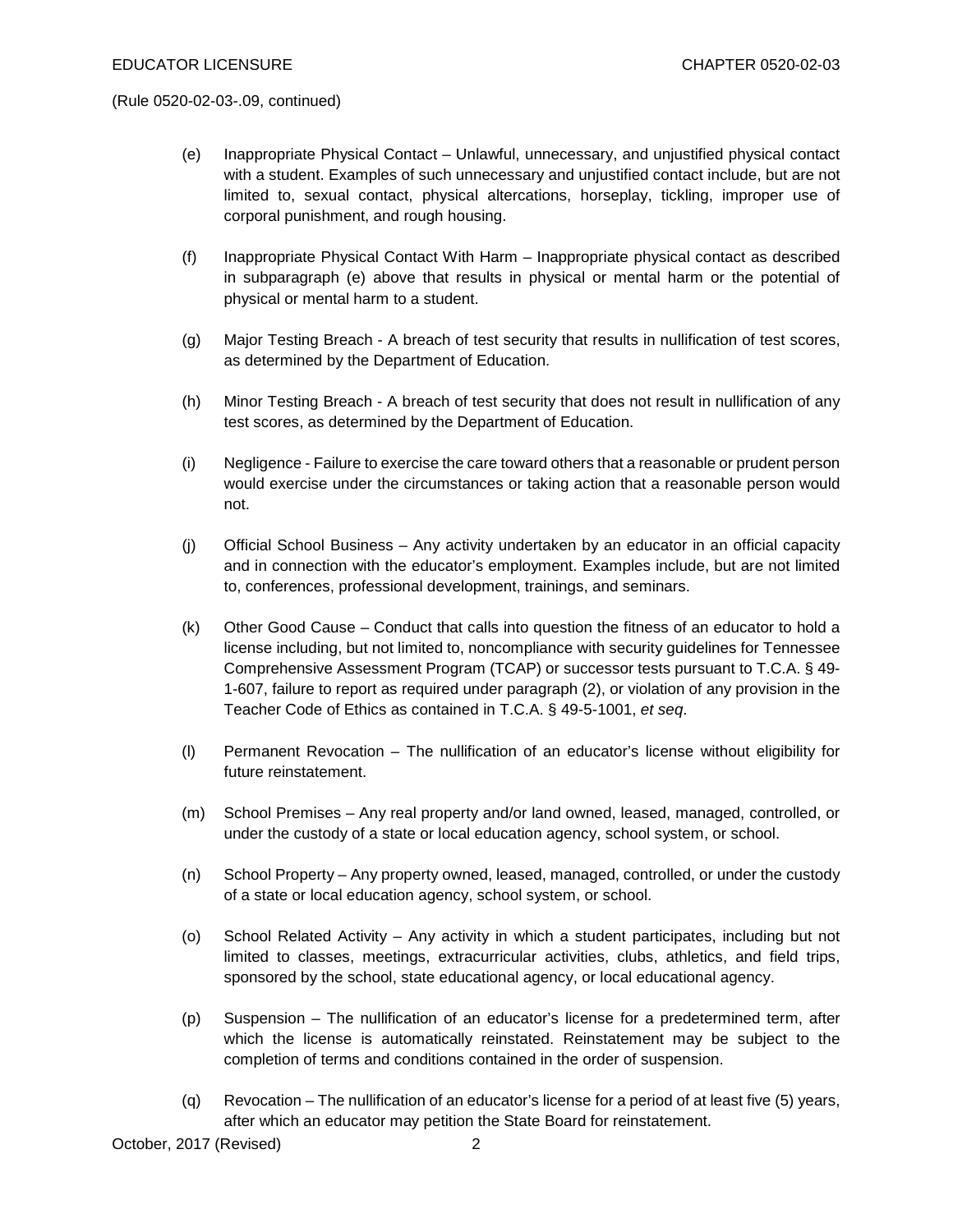- (2) Notification of Office of Educator Licensing It is the responsibility of the Director of Schools of the employing public or non-public school or school system or his or her designee to inform the Office of Educator Licensing of licensed educators who have been suspended or dismissed, or who have resigned, following allegations of conduct which, if substantiated, would warrant consideration for license suspension or revocation under paragraphs (3), (4), or (5). The report shall be submitted within thirty (30) days of the suspension, dismissal, or resignation. The Director of Schools or his or her designee shall also report felony convictions of licensed educators within thirty (30) days of receiving knowledge of the conviction. School systems have a duty to respond to State Board inquiries and provide to the State Board, except when prohibited by law, any available documentation requested concerning the allegations contained in the notice.
- (3) The State Board of Education may revoke, suspend, formally reprimand, or refuse to issue or renew an educator's license for any of the following reasons:
	- (a) Conviction of a felony;
	- (b) Conviction of possession of illegal drugs;
	- (c) Being on school premises, at a school-related activity involving students, or on official school business, while possessing or consuming alcohol or illegal drugs;
	- (d) Falsification or altering of a license or documentation required for licensure;
	- (e) Inappropriate physical contact with a student;
	- (f) Denial, suspension, or revocation of a license or certificate in another jurisdiction for reasons which would justify denial, suspension, or revocation under this rule;
	- (g) Other good cause as defined in subparagraph  $(1)(k)$  of this rule; or
	- (h) Any offense contained in paragraphs (4) and/or (5) of this rule.
	- (4) Automatic Revocation and Suspension
	- (a) Automatic Revocation of License The State Board of Education shall automatically revoke, without the right to a hearing, the license of an educator for the following:
		- 1. Upon receiving verification of the identity of the licensed educator together with a certified copy of a criminal record showing that the licensed educator has been convicted of any the following offenses listed at T.C.A. §§39-17-417, a sexual offense or a violent sexual offense as defined in 40-39-202, any offense in title 39, chapter 13, 39-14-301 and 39-14-302, 39-14-401 and 39-14-404, 39-15-401 and 39- 15-402, 39-17-1320, or any other offense in title 39, chapter 17, part 13 (including conviction for the same or similar offense in any jurisdiction).
		- 2. Upon receiving verification of the identity of the licensed educator together with a report from the Department of Children's Services (DCS) stating that DCS has found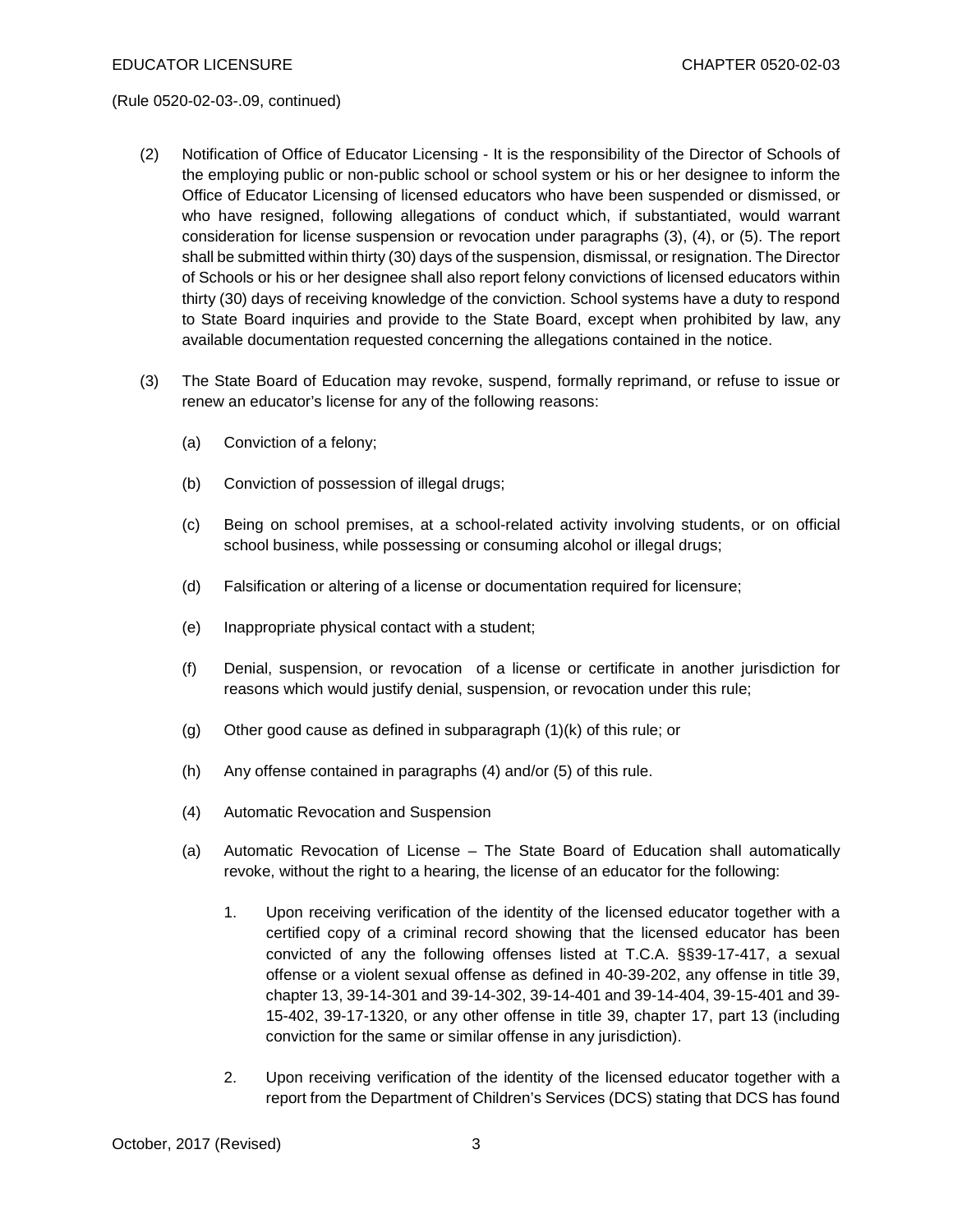the educator to have been a perpetrator of child abuse, severe child abuse, child sexual abuse, or child neglect as stated in T.C.A. § 49-5-413.

- 3. The Board will notify persons whose licenses are subject to automatic revocation at least thirty (30) days prior to the Board meeting at which such revocation shall occur.
- (b) Automatic Suspension of License The State Board of Education shall automatically suspend, without the right to a hearing, the license of an educator upon receiving notice from the responsible state agency of the identity of the licensed educator together with notification that the educator has committed any of the following offenses:
	- 1. Default on a student loan pursuant to T.C.A. § 49-5-108(d)(2); or
	- 2. Failure to comply with an order of support for alimony or child support, pursuant to T.C.A. §36-5-706.
	- 3. The Board will notify persons whose licenses are subject to automatic suspension at least thirty (30) days prior to the Board meeting at which such revocation shall occur.
- (5) Displinary Actions
	- (a) For the following categories of offenses, the State Board of Education shall impose uniform disciplinary action upon its findings as detailed below:
		- 1. Conviction of a Felony
			- (i) Upon receiving notification that an individual has been convicted of a felony, the board may revoke or permanently revoke the convicted individual's educator license.
		- 2. Use or possession of Alcohol or Illegal Substances
			- (i) An individual holding an educator's license who is found to be in possession of or consuming, alcohol or usingillegal substances while on school premises or property when students are present shall be subject to a disciplinary action within the range of suspension for not less than two (2) years up to and including revocation.
			- (ii) An individual holding an educator's license who is found to be in possession of, or consuming alcohol or using illegal substances while on school premises or property without students present shall be subject to a disciplinary action within the range of suspension for not less than one (1) year up to and including revocation.
			- (iii) An individual holding an educator's license who is found to be in possession of, or otherwis consuming alcohol or using illegal substances while not on school premises or property, but while participating in school related activities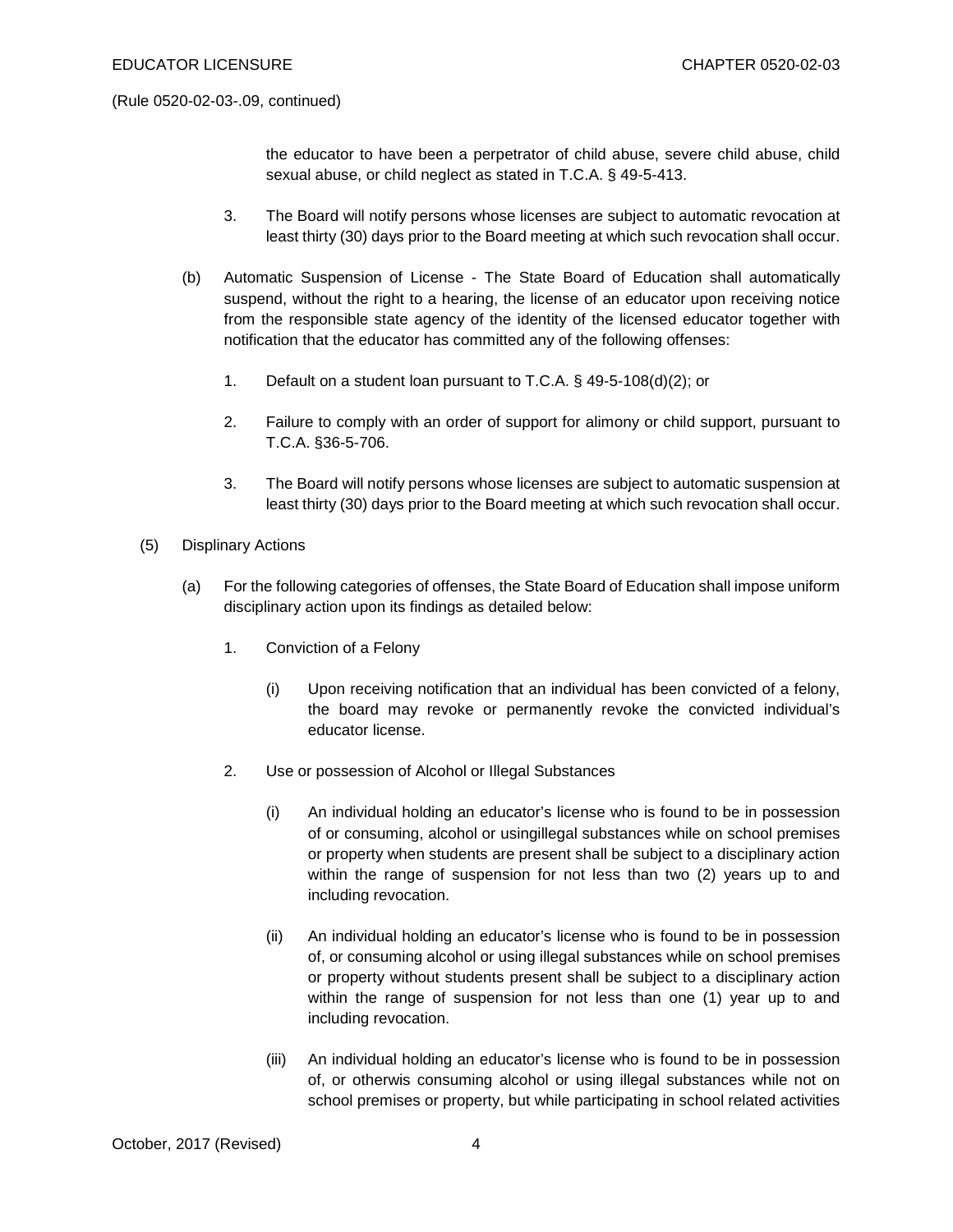with students present, shall be subject to a disciplinary action within the range of suspension for not less than one (1) year up to and including revocation.

- (iv) An individual holding an educator's license who is found to be in possession of, or otherwise consuming alcohol or using illegal substances while not on school premises or property, but participating in school related activities without students present, shall be subject to a disciplinary action within the range of suspension for not less than six (6) months up to and including a two- (2) year suspension.
- 3. Negligence in the Commission of Duties as an Educator
	- (i) An individual holding an educator's license who is found to be negligent in his or her commission of duties as an educator in such a manner that does not result in harm to a child shall be subject to a disciplinary action within the range of a letter of formal reprimand up to and including a two (2)-year suspension.
	- (ii) An individual holding an educator's license who is found to be negligent in their commission of duties as an educator in such a manner that results in harm to a child, shall be subject to a disciplinary action within the range of suspension for no less than one (1) year up to and including permanent revocation.
- 4. Testing Breaches
	- (i) An individual holding an educator's license who is found to have committed a minor testing breach shall be subject to a disciplinary action within the range of a letter of formal reprimand up to and including a suspension not to exceed one (1) year.
	- (ii) An individual holding an educator's license who is found to have committed a major testing breach shall be subject to a disciplinary action within the range of a suspension of no less than one (1) year up to and including revocation.
- 5. Unprofessionalism
	- (i) An individual holding an educator's license who is found to have engaged in non-explicit inappropriate communication with a student shall be subject to a disciplinary action within the range of a suspension for no less than three (3) months up to and including revocation.
	- (ii) An individual holding an educator's license who is found to have engaged in inappropriate communication of an explicit nature with a student shall be subject to permanent revocation.
	- (iii) An individual holding an educator's license who is found to have inappropriately used school property shall be subject to a disciplinary action within the range of a suspension for no less than three (3) months up to and including revocation.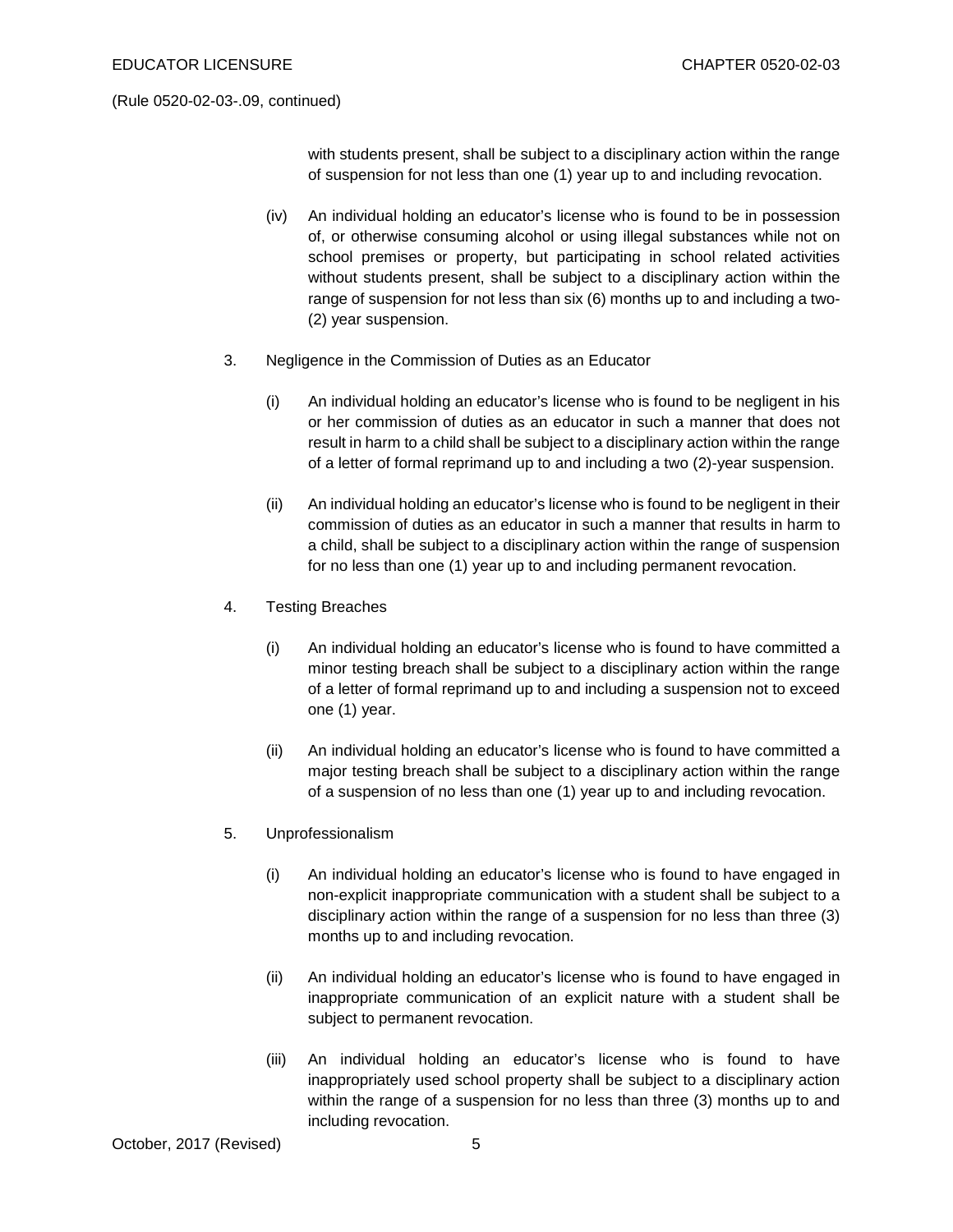- 6. Inappropriate Physical Contact
	- (i) An individual holding an educator's license who is found to have engaged in inappropriate physical contact with a student that does not result in harm or potential harm to the student shall be subject to a disciplinary action within the range of a formal reprimand up to and including suspension for two (2) years.
	- (ii) An individual holding an educator's license who is found to have engaged in inappropriate physical contact with a student that results in harm or potential harm to the student shall be subject to a disciplinary action within the range of a suspension for not less than two (2) years up to and including permanent revocation.
	- 7. Falsification of Licensure Documentation An individual holding an educator's license who is found to have falsified licensure documentation shall be subject to a disciplinary action within the range of revocation or permanent revocation.
	- 8. Violation of the Teacher Code of Ethics An individual holding an educator's license who is found to have violated the teacher code of ethics shall be subject to a disciplinary action within the range of suspension within the range of a suspension for no less than one (1) year up to and including revocation.
- (b) Similar offenses Actions related or similar to the above-enumerated offenses in this rule shall carry recommended disciplinary action commensurate with the range established for the similar offense.
- (c) Nothing in this rule shall prevent an educator from exercising his or her lawful authority to use reasonable force when necessary under the circumstances to correct or restrain a student or prevent bodily harm or death to another person pursuant to T.C.A. § 49-6-4107.
- (d) Repeated violations Individuals holding an educator's license who are subject to multiple disciplinary actions by the Board shall face disciplinary action in excess of the recommended ranges. A third violation, regardless of severity, shall be subject to a recommendation of revocation.
- (e) Nothing in this rule shall prohibit the State Board from imposing a disciplinary action outside of the uniform discipline range upon good cause shown in extraordinary circumstances.
- (6) Restoration of License
	- (a) Suspension
		- 1. A person whose license has been suspended under paragraphs (3), (4), or (5) of this rule may have his or her educator's license restored after the period of suspension has been completed, and, where applicable, the person has complied with all terms prescribed by the State Board. Suspended licenses are subject to the expiration and renewal rules of the State Board.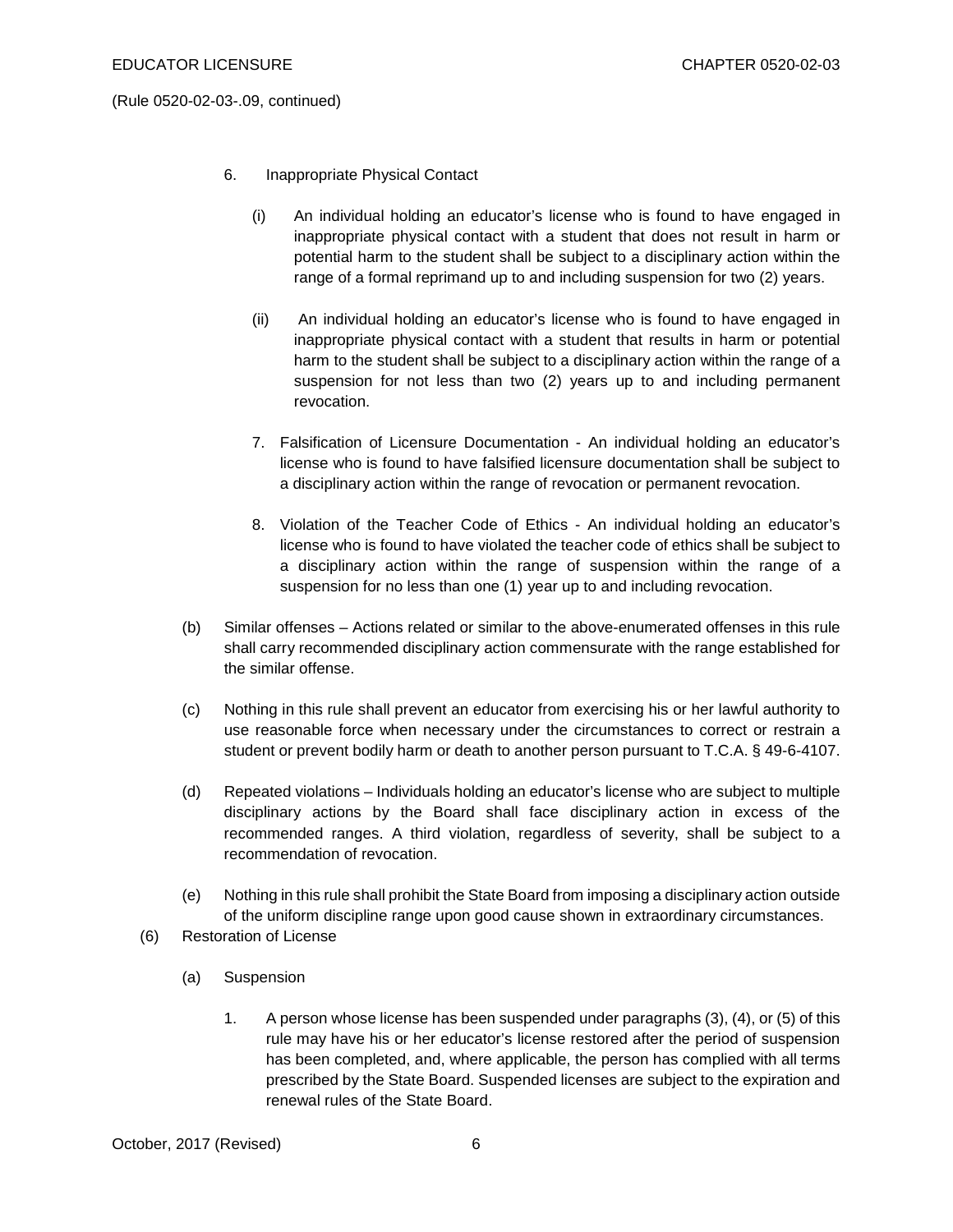- (b) Denial or Revocation
	- 1. A person whose license has been denied or revoked under paragraph (3), (4), or (5) of this rule may apply to the State Board to have the license issued or restored upon application showing that the cause for denial or revocation no longer exists and that the person has complied with any terms imposed in the order of denial or revocation. In the case of a felony conviction, before an application will be considered, the person must also show that any sentence imposed, including any pre-trial diversion or probationary period, has been completed. Application for such issuance or restoration shall be made to the Office of Educator Licensing and forwarded to State Board counsel.
	- 2. A person whose license has been revoked under paragraphs (3), (4), or (5) of this rule shall not be eligible to reapply for licensure for a period of no less than five (5) years from the time at which the license was initially revoked.
	- 3. In any deliberation by the Board of Education to restore a license that has been revoked, there will be a rebuttable presumption that an educator whose license has been revoked is unfit for licensure. Nothing in this rule is intended to guarantee restoration of a license.
- (7) Presumptive Denial There shall be a rebuttable presumption that any person applying for an educator's license who has committed an offense that would subject him or her to revocation shall be presumed ineligible to receive a Tennessee educator's license.
- (8) Scope of Disciplinary Action A person whose license has been denied, suspended, or revoked may not serve as a volunteer or be employed, directly or indirectly, as an educator, paraprofessional, aide, substitute teacher, or in any other position during the period of the denial, suspension, or revocation.
- (9) Notice of Hearing –– Any person who is formally reprimanded or whose license is to be denied, suspended, or revoked under paragraphs (3) or (5) of this rule shall be entitled to written notice and an opportunity for a hearing to be conducted as a contested case under the Uniform Administrative Procedures Act, T.C.A. § 4-5- 301, *et seq*.
- (10) Discipline Schedule The following chart outlines the least and greatest disciplinary ranges for the offenses listed as indicated by the shaded squares.

|                                             | Letter of<br>Formal<br>Reprimand | <b>Suspension</b><br>of 3 months<br>up to and<br>including 6<br>months | <b>Suspension</b><br>of 6 months<br>up to and<br>including 1<br>Year | Suspension<br>of 1 Year up<br>to and<br>including<br>18 Months | Suspension<br>of 18 months<br>up to and<br>including 2<br>Years | <b>Suspension of</b><br>2 years up to<br>and including<br>Revocation | Revocation | <b>Permanent</b><br><b>Revocation</b> |
|---------------------------------------------|----------------------------------|------------------------------------------------------------------------|----------------------------------------------------------------------|----------------------------------------------------------------|-----------------------------------------------------------------|----------------------------------------------------------------------|------------|---------------------------------------|
| Minor Testing<br><b>Breach</b>              |                                  |                                                                        |                                                                      |                                                                |                                                                 |                                                                      |            |                                       |
| Failure to Report                           |                                  |                                                                        |                                                                      |                                                                |                                                                 |                                                                      |            |                                       |
| Negligence w/o<br>Harm or Potential<br>Harm |                                  |                                                                        |                                                                      |                                                                |                                                                 |                                                                      |            |                                       |

October, 2017 (Revised) 7